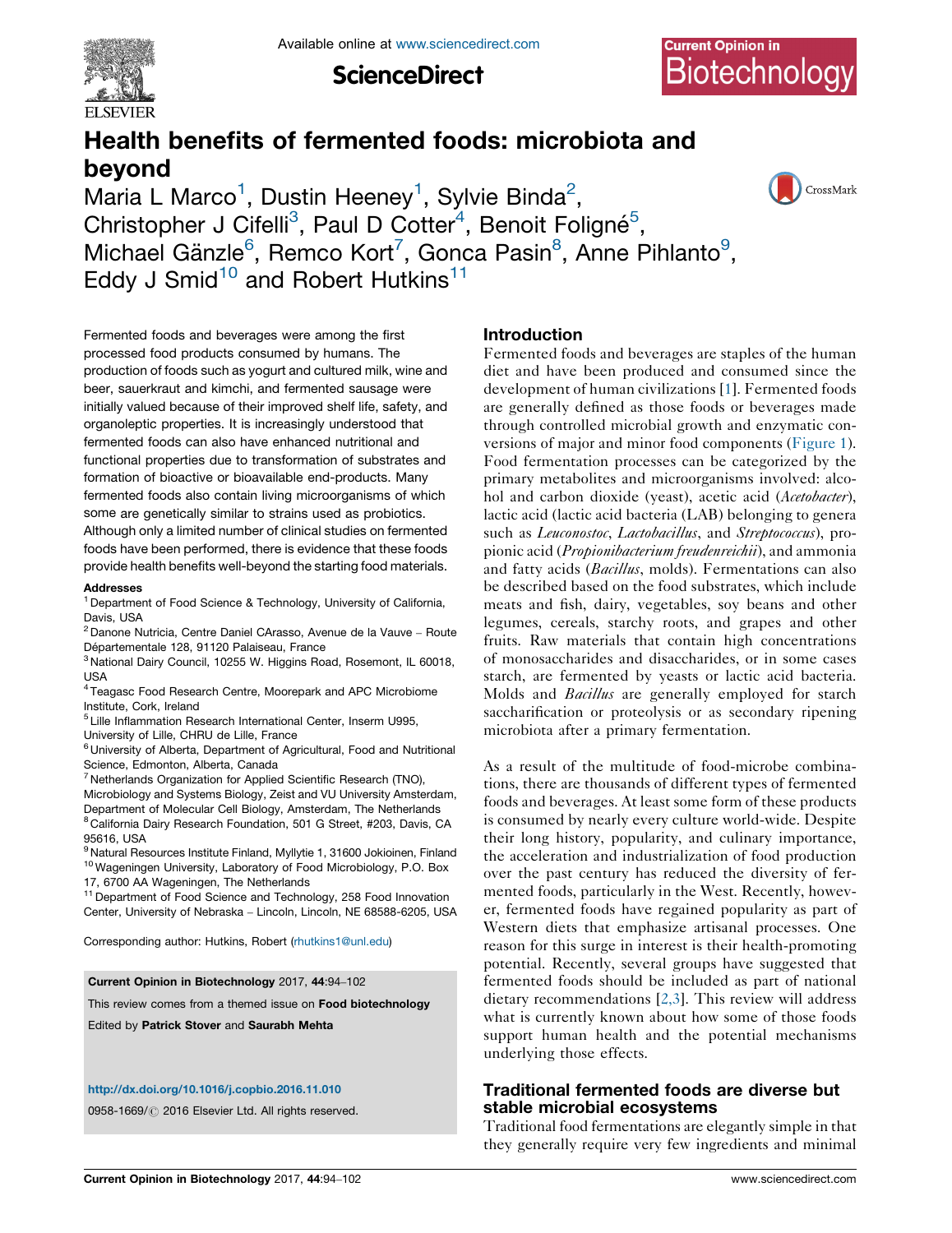

Overview of the transformative nature of fermented foods. Raw materials are fermented in specific conditions to create interesting and desirable foods. Fermentation then creates novel and potentially health promoting compounds in foods, while removing those with negative health potential.

preparation and processing. Although some fermentations contain only a few dominant taxa (Table 1), strain differences and population dynamics during processing can be remarkably complex. In some foods, even minor alterations to species diversity or numbers can result in significantly different food products and variations in quality and organoleptic properties. Therefore, a microbial composition with temporal and spatial stability and resilience results in consistent fermentations and process conditions that are necessary to produce high quality food. Recent studies have explored the microbial diversity of numerous fermented food types and their associations with

Table 1

Primary source of fermentative organisms for common fermented foods and beverages. Microbial associations shown in the table are stable over time and show remarkable similarity in different regions or countries

| Food                 | Source of organisms                        | Organisms                                                      |
|----------------------|--------------------------------------------|----------------------------------------------------------------|
| Yogurt               | Starter culture                            | St. thermophilus, L. delbrueckii ssp. bulgaricus               |
| Cheese, sour cream   | Starter culture, backslopping              | Lc. lactis, Lu. mesenteroides                                  |
| Sausage              | Backslopping, starter culture, spontaneous | L. sake, L. plantarum, S. carnosus, S. xylosus, P. acidlactici |
| Wine                 | Spontaneous, starter culture               | Sa. cerevisiae, O. oeni                                        |
| <b>Beer</b>          | Backslopping, starter culture              | Sa. cerevisiae (L. brevis)                                     |
| <b>Bread</b>         | Starter culture                            | Sa. cerevisiae                                                 |
| Sourdough bread      | Backslopping                               | L. sanfranciscensis, C. humilis                                |
| Sauerkraut or kimchi | Spontaneous                                | Lu. mesenteroides, L. plantarum, L. brevis                     |
| <b>Olives</b>        | Spontaneous                                | L. plantarum                                                   |
| Soy sauce, miso      | Starter culture, spontaneous               | A. soyae, Z. rouxii, T. halophilus                             |
| Tempeh               | Starter culture, backslopping              | R. oligosporus                                                 |
| Natto                | Starter culture, backslopping              | B. subtilis var. natto                                         |

St., Streptococcus; L., Lactobacillus; Lc, Lactococcus; Lu., Leuconostoc; S., Staphylococcus; P., Pediococcus; Sa., Saccharomyces; O., Oenococcus; C., Candida; A., Aspergillus; Z., Zygosaccharomyces; T., Tetragenococcus; R., Rhizopus; B., Bacillus.

<span id="page-1-0"></span>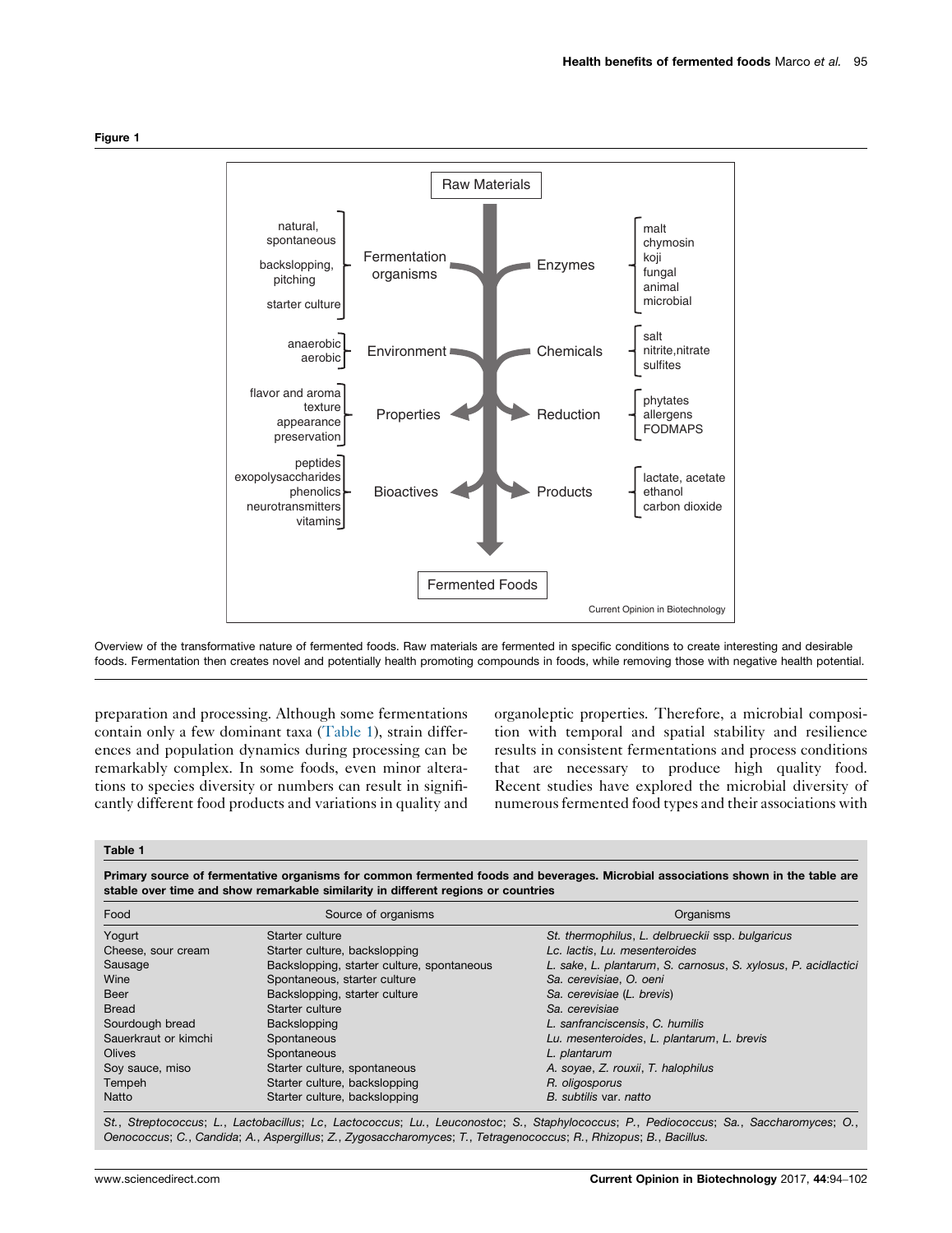metabolite and sensory attributes, such as acidity and texture. Importantly, this research not only informs fermentation management efforts, but also fundamental ecological concepts for improving the nutritional properties and organoleptic quality of fermented foods  $[4,5^{\bullet\bullet},6]$  $[4,5^{\bullet\bullet},6]$  $[4,5^{\bullet\bullet},6]$  $[4,5^{\bullet\bullet},6]$ .

### Benefits of fermented foods

Fermentation can be viewed as a biological method of food preservation. Foods produced in this way have a reduced risk of contamination when enriched in antimicrobial end-products, such as organic acids, ethanol, and bacteriocins. Advantages of fermented foods also include the new and desirable tastes and textures that are completely unlike those present in the starting materials. Other benefits are more specific to the particular food type. Table olives, for example, are inedible without the microbial (or chemical) — induced removal of bitter-tasting phenolic compounds. Another example is the growth of bakers' yeast (Saccharomyces cerevisiae), alone or with lactic acid bacteria, that achieves dough leavening during bread manufacture.

Beyond these characteristics, it is increasingly understood that some fermented foods also promote human health in ways not directly attributable to the starting food materials. That is, the outcomes of fermentation, and the contributions of microbes, in particular, can provide additional properties beyond basic nutrition. Recent human clinical studies on fermented foods support this possibility [\(Table](#page-3-0) 2). Large cohort investigations have revealed strong associations between consumption of fermented dairy foods and weight maintenance [[7\]](#page-6-0). Likewise, other long-term prospective studies show reductions in risk of cardiovascular disease (CVD), type 2 diabetes (T2D), and overall mortality from frequent yogurt consumption [\[8](#page-6-0)- ,9–[11](#page-6-0)]. These benefits might extend to immediate physiological responses, a possibility recently indicated by the finding that fermented milk consumption improved glucose metabolism and reduced muscle soreness induced by acute resistance exercise [[12\]](#page-6-0). Similarly, evidence is accumulating for anti-diabetic and anti-obesity benefits of kimchi [\[13](#page-6-0)]. In inflammatory bowel diseases and other immune-related pathologies such as arthritis and sclerosis, health benefits of fermented foods have also been proposed, although clinical data have not yet been reported [[14\]](#page-6-0). Lastly, although the microbiota-gut-brain axis is a nascent field of research, there is an indication that fermented food consumption can alter mood and brain activity [\[15](#page-6-0)–17]. The following sections discuss how fermented foods could lead to these outcomes by modifying the food constituents, synthesizing metabolites and proteins, and providing living microorganisms to the gastrointestinal (GI) tract.

# Transformation of food constituents

During fermentation, the enzymatic activity of the raw material and the metabolic activity of microorganisms can change the nutritive and bioactive properties of food matrices in a manner that has beneficial consequences for human health. For example, most cheeses are typically well-tolerated by lactose-intolerant individuals because some of the lactose originally in the milk is fermented and the remaining lactose is separated into the whey fraction during cheese production. Yogurt, in particular, is generally well tolerated by lactose-maldigesters due to the in vivo release of B-galactosidase by yogurt cultures [\[18](#page-6-0)]. The bacterial  $\beta$ -galactosidases survive the acidic conditions of the stomach, apparently being physically protected within the bacterial cells and facilitated by the buffering capacity of yogurt. This mechanistic understanding was instrumental in these yogurt-associated species (Lactobacillus delbrueckii subsp. bulgaricus and Streptococcus thermophilus) becoming the only live microbes for which an EFSA health claim has been approved [[19\]](#page-6-0). Specifically, the EFSA claim states that 'Live yogurt cultures in yogurt improve digestion of yogurt lactose in individuals with lactose maldigestion'.

Another dairy constituent, conjugated linoleic acid, a fatty acid with putative atheroprotective properties, can be enriched by LAB that possess linoleate isomerase. Some LAB also have proteolytic capacities active in milk and other foods that can result in increased concentrations of bioactive peptides and polyamines [[20\]](#page-6-0). It should be noted that biogenic amines, which are generally undesirable, can also be produced in such fermentations [[21](#page-6-0)]. Several peptides and peptide fractions having bioactive properties have been isolated from yogurt, sour milk, kefir, dahi, and other fermented food products. These and other peptides are being investigated for their antihypertensive, anti-thrombotic, satiety, opioid, immunomodulatory, osteogenic, and antioxidant effects [\[22\]](#page-6-0). Of particular interest are the peptides present in fermented dairy products that have activity as anti-hypertensive angiotensin-converting-enzyme (ACE) inhibitors [\[23](#page-6-0)].

In plant and vegetable fermentations, the growth of LAB enhances conversion of phenolic compounds such as flavonoids to biologically active metabolites via expression of glycosyl hydrolase, esterase, decarboxylase, and phenolic acid reductase [\[24](#page-6-0)]. The subsequent reaction of these metabolites with anthocyanidins results in formation of pyranoanthocyanidins or 3-desoxypyranoanthocyanidins [[25\]](#page-6-0). Some of these alkyl catechols potently activate Nrf2 (NFE2L2), the master regulator of oxidant stress responses in mammals and thereby induce the expression of anti-oxidant and detoxifying enzymes pro-tecting against oxidative and chemical damage [\[26](#page-6-0)<sup>••</sup>].

Additionally, fermentation can result in the removal of toxic or undesirable food constituents such as phytic acid. This plant-associated, anti-nutritional compound chelates divalent metal ions. Fermentation of cereal substrates reduces the pH which optimizes endogenous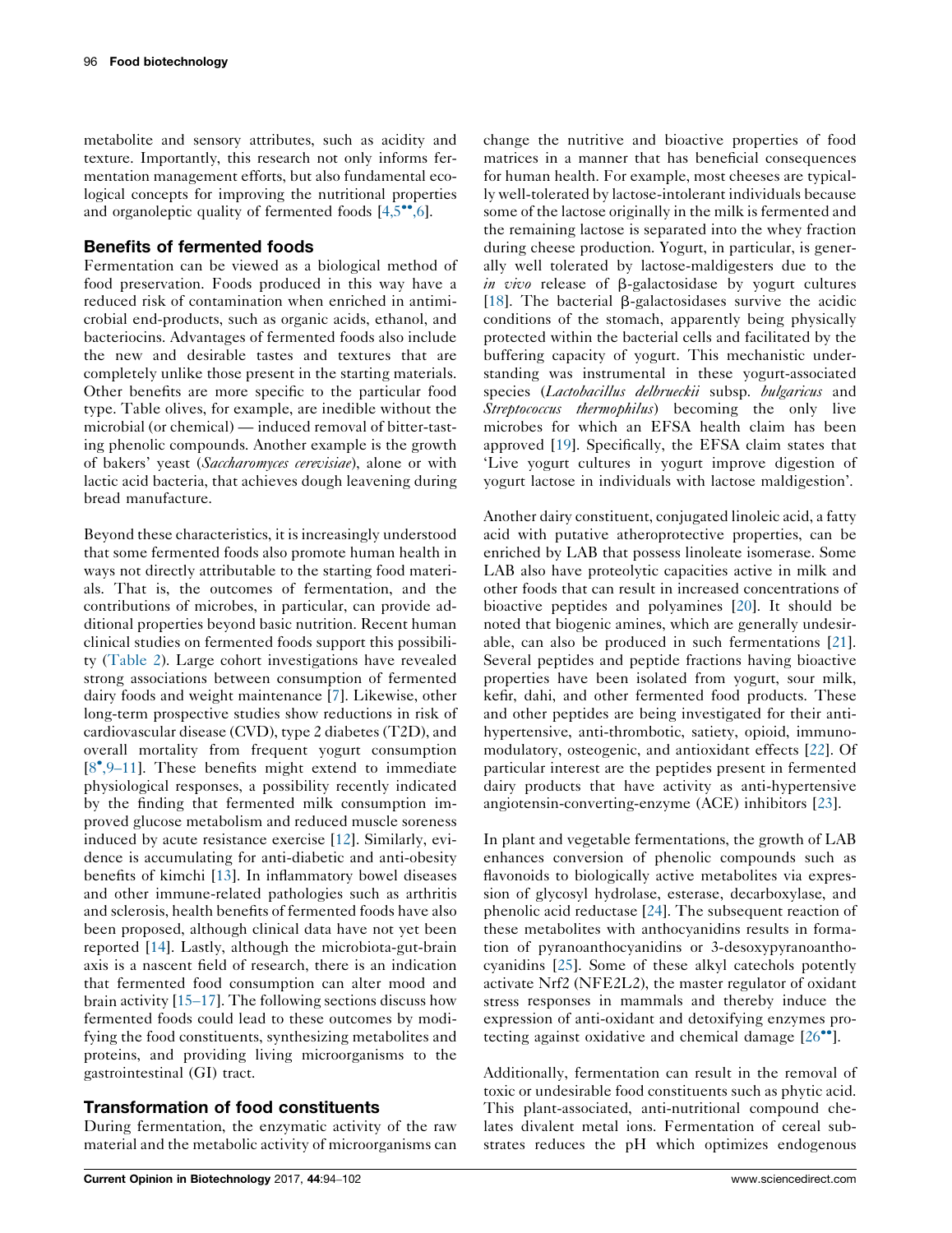# <span id="page-3-0"></span>Table 2

| Recent human studies involving fermented foods     |                                                                                                                                                                      |                                                                                                         |                                                                                                                                                                                                                                                                                               |                                |
|----------------------------------------------------|----------------------------------------------------------------------------------------------------------------------------------------------------------------------|---------------------------------------------------------------------------------------------------------|-----------------------------------------------------------------------------------------------------------------------------------------------------------------------------------------------------------------------------------------------------------------------------------------------|--------------------------------|
| Target                                             | Food type (organism(s) if<br>referenced)                                                                                                                             | Study characteristics                                                                                   | Outcome                                                                                                                                                                                                                                                                                       | Reference<br>(citation number) |
| T <sub>2</sub> D                                   | Yogurt                                                                                                                                                               | Adult, 20-year factor-<br>adjusted prospective,<br>$N = 194458$                                         | Consumption of one serving of yogurt<br>per day was inversely correlated with<br>T2D (HR = 0.83, $P < 0.001$ )                                                                                                                                                                                | Chen et al. $[8^{\circ}]$      |
| T2D, CHD, mortality                                | <b>FMD</b>                                                                                                                                                           | Adult, 10-year factor-<br>adjusted prospective,<br>$N = 4526$                                           | Fermented dairy consumption was<br>inversely associated with overall<br>mortality (HR = 0.7, $P < 0.01$ )                                                                                                                                                                                     | Soedamah-Muthu<br>et al. [10]  |
| IGM, T2D                                           | <b>FMD</b>                                                                                                                                                           | Adult, extensive<br>phenotyping, $N = 2391$                                                             | Fermented dairy consumption was<br>inversely associated with IGM<br>$(HR = 0.74, 95\% \text{ CI } 0.54, 0.99)$                                                                                                                                                                                | Eussen et al. [9]              |
| T <sub>2</sub> D                                   | Yogurt                                                                                                                                                               | Elderly, 4.1-year factor-<br>adjusted prospective,<br>$N = 3454$                                        | Total yogurt consumption was<br>associated with a lower T2D risk<br>$(HR = 0.60 P = 0.002)$                                                                                                                                                                                                   | Díaz-López<br>et al. [60]      |
| IGM, T2D                                           | Kimchi                                                                                                                                                               | Adult, PC, crossover RCT,<br>$N = 21$ , 8 weeks on diet,<br>4 week washout, 8 weeks<br>on switched diet | Fermented kimchi decreased insulin<br>resistance, and increased insulin<br>sensitivity ( $P = 0.004$ and 0.028,<br>respectively). The percentages of<br>participants who showed improved<br>glucose tolerance were 9.5 and 33.3%<br>in the fresh and fermented kimchi<br>groups, respectively | An <i>et al.</i> [13]          |
| Obesity                                            | Chungkookjang (Bacillus<br>licheniformis)                                                                                                                            | Adult, PC, DB, crossover<br>RCT, $N = 120$ , 12 week diet<br>followed by 12 week diet<br>switch         | Percentage body fat, lean body mass,<br>waist circumference and waist-to-hip<br>ratio of women in the Chungkookjang<br>group were significantly improved<br>compared with the placebo group                                                                                                   | Byun <i>et al.</i> [61]        |
| <b>CVD</b>                                         | Fermented soy product<br>(Enterococcus faecium<br>CRL 183, Lactobacillus<br>helveticus 416)                                                                          | Adult, PC, DB, RCT,<br>$N = 49$ , once daily<br>consumption for 42 days                                 | Consumption of fermented soy product<br>led to improved total cholesterol, non-<br>HDL-C and LDL concentrations<br>(reduction of 13.8%, 14.7% and<br>24.2%, respectively, $P < 0.05$ )                                                                                                        | Cavallini<br>et al. [62]       |
| Hyperlipidemia                                     | Kochujang (Aspergillus<br>oryzae)                                                                                                                                    | Adult, PC, DB, RCT,<br>$N = 30$ , three times daily<br>consumption for 12 weeks                         | Kochujang-supplemented group,<br>subjects' total cholesterol level<br>significantly decreased (from<br>215.5 $\pm$ 16.1 mg/dL to<br>194.5 $\pm$ 25.4 mg/dL, $P = 0.001$ )                                                                                                                     | Lim et al. $[63]$              |
| Hypertension                                       | Casein-derived<br>lactotripeptides                                                                                                                                   | Adult, meta-analysis of<br>20 RCTs                                                                      | Pooled treatment effect for SBP was<br>$-2.95$ mmHg (95% CI: $-4.17$ , $-1.73$ ;<br>$P < 0.001$ , and for DBP was<br>$-1.51$ mmHg (95% CI: $-2.21$ , $-0.80$ ;<br>$P < 0.001$ )                                                                                                               | Fekete<br>et al. [23]          |
| Osteoporosis                                       | Kefir                                                                                                                                                                | Adult, PC, DB, RCT,<br>$N = 40$ , once daily<br>consumption for 6 months                                | Kefir-fermented milk therapy was<br>associated with short-term changes in<br>turnover and greater 6-month<br>increases in hip BMD among<br>osteoporotic patients                                                                                                                              | Tu et al. [64]                 |
| Muscle soreness                                    | FM (Lactobacillus<br>helveticus)                                                                                                                                     | Adult, PC, DB, RCT,<br>$N = 18$ , 3 doses of FM<br>before and after exercise                            | Muscle soreness was significantly<br>suppressed by the consumption of FM<br>compared with placebo (placebo,<br>14.2 $\pm$ 1.2 score vs. fermented milk,<br>12.6 $\pm$ 1.1 score, $P < 0.05$ )                                                                                                 | Iwasa<br>et al. [12]           |
| Depression<br>in T2D patients                      | Coffee                                                                                                                                                               | Adult, cross-sectional<br>query based study, $N = 89$                                                   | Patients who drank 3 or more cups of<br>coffee per day were more common in<br>the non-depressed group (27/<br>$74 = 36.5\%$ ) than in depressed group<br>$(1/14 = 7.1\%) (P = 0.032)$                                                                                                         | Omagari<br>et al. [17]         |
| Brain intrinsic activity<br>or emotional attention | Fermented milk<br>(Bifidobacterium animalis<br>subsp. lactis,<br>Streptococcus<br>thermophiles,<br>Lactobacillus bulgaricus,<br>Lactococcus lactis<br>subsp. lactis) | Adult, PC, RCT, $N = 36$ ,<br>daily consumption for<br>4 weeks                                          | Consumption of the FM by healthy<br>women affected activity of brain<br>regions that control central processing<br>of emotion and sensation                                                                                                                                                   | Tillisch<br>et al. [15]        |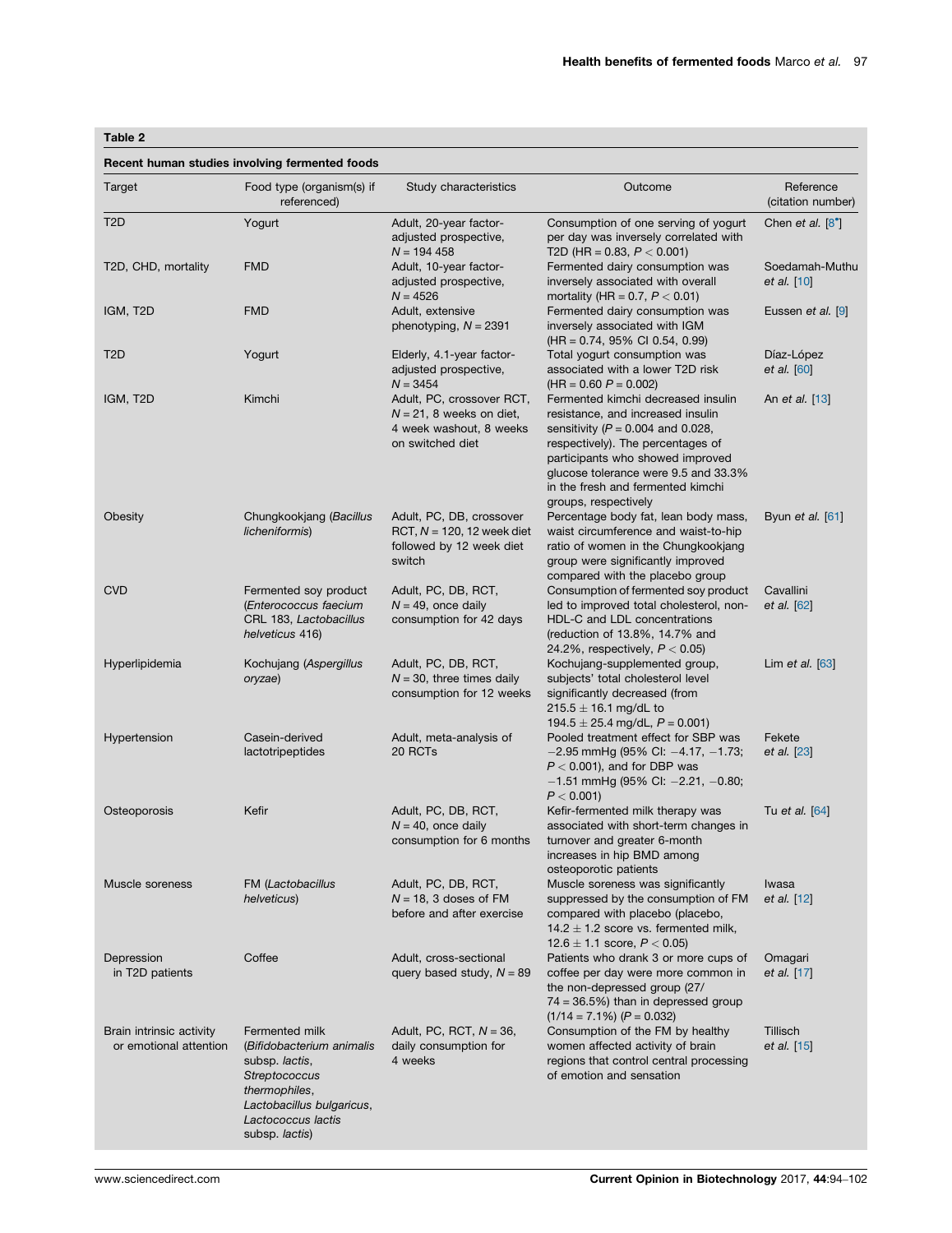Table 2 (Continued)

| Target                                        | Food type (organism(s) if<br>referenced) | Study characteristics                                                                                               | Outcome                                                                                                                                                                                                                                                 | Reference<br>(citation number) |
|-----------------------------------------------|------------------------------------------|---------------------------------------------------------------------------------------------------------------------|---------------------------------------------------------------------------------------------------------------------------------------------------------------------------------------------------------------------------------------------------------|--------------------------------|
| Infection control, bowel<br>movement normalcy | FM (Lactobacillus casei<br>Shirota)      | Elderly, PC, DB, RCT,<br>$N = 72$ , once daily<br>consumption for 6 months                                          | Consumption of FM resulted in<br>significantly lower incidence of fever<br>(1.1 days vs. 2.5 days, $P < 0.05$ ) and<br>improved bowel movements<br>(constipation 0.6 times vs. 1 time,<br>$P < 0.05$ ) (diarrhea 0.3 days vs.<br>0.7 days, $P < 0.05$ ) | Nagata<br>et al. [65]          |
| <b>IBS</b>                                    | Rye bread                                | Adult, PC, DB, crossover<br>RCT, $N = 87$ , 7-8 pieces<br>per day, 4 week diet,<br>4 week washout, 4 week<br>switch | Signs of IBS (flatulence, abdominal<br>pain, cramps and stomach rumbling)<br>were milder on the low-FODMAP rye<br>bread (P values: 0.04; 0.049; 0.01 and<br>0.001                                                                                       | Laatikainen<br>et al. [27]     |

T2D, type 2 diabetes; CHD, coronary heart disease; IGM, impaired glucose metabolism; CVD, cardiovascular disease; IBS, irritable bowel syndrome; PC, placebo controlled; DB, double blinded; RCT, randomized clinical trial; HR, hazard ratio; FDP, fermented dairy products; FM, fermented milk; SBP, systolic blood pressure; Hg, mercury; DBP, diastolic blood pressure; BMD, bone mineral density; FODMAP, fermentable oligosaccharides, disaccharides, monosaccharides, polyols.

phytase activity thus removing most phytic acid. Additionally, sourdough fermentation and extended fermentation times on other breads can also reduce fermentable oligosaccharides, disaccharides, monosaccharides, and polyols (FODMAPS). Reductions in FODMAP content of wheat and rye bread can increase the tolerance of these compounds by IBS patients [\[27,28\]](#page-6-0).

# Synthesis of bioactive and nutritive compounds

Fermentation can also result in new compounds with health-modulating potential. Lactic acid is one such metabolite that is synthesized in amounts often reaching over 1% in LAB fermentations. Lactic acid (or lactate) was recently shown to reduce pro-inflammatory cytokine secretion of TLR-activated, bone-marrow-derived macrophages and dendritic cells in a dose-dependent manner [\[29](#page-6-0)]. Lactate also alters redox status by reducing the reactive oxygen species burden in intestinal enterocytes [\[30](#page-6-0)]. Therefore, should a fraction of the lactic acid or possibly other organic acids in fermented foods reach the small intestine those cell products might provide a core benefit of those foods.

Other microbial-derived products made during fermentation are typically strain dependent. The B vitamins including folate, riboflavin, and B12 are synthesized from various non-vitamin precursors by certain bacteria in plant and dairy foods [[31,32](#page-7-0)]. Amino acids and derivatives with neurotransmitter (e.g.  $\gamma$ -aminobutyric acid) and immunomodulatory functions are also synthesized during fermentation [\[33](#page-7-0)]. Additionally, certain secreted proteins and exopolysaccharides produced during food fermentations might serve as anti-oxidants [\[34,35\]](#page-7-0), prevent adhesion of pathogens to the intestinal mucosa [[36\]](#page-7-0), or confer immune-stimulatory [\[37](#page-7-0)] or hypocholesterolemic activities [[38,39](#page-7-0)]. Some polysaccharides also act as prebiotics and are fermented by the intestinal microbiota to short chain fatty acids [\[40](#page-7-0)].

# Delivery of commensal microbes to the GI tract

Many fermented food and beverage products are processed such that viable microorganisms are absent at the time of consumption. Nonetheless, some of the most familiar fermented foods, including sauerkraut, kimchi, kefir, dry fermented sausage, yogurt, cheese, kombucha, and miso ordinarily contain viable cells in notable quantities ranging between  $10^6$  and  $10^9$  cells/g or cells/ml. A relatively large fraction of those microbes survives passage through the human digestive tract [\[41,42\]](#page-7-0). The ingestion of fermented foods potentially increases the numbers of microbes in the diet by up to 10 000-fold [[43](#page-7-0)], and consuming 'living' fermented foods on a daily basis could be equivalent to introducing new, albeit transient microbes into the indigenous, intestinal microbiota [[44](#page-7-0)]. Such diets contrast with the highly processed and sanitized foods consumed in Western societies that limit microbial exposures. The hygiene (or diversity) hypothesis proposes that such microbial exposures are essential for the normal development of immune system and neural function [\[45,46\]](#page-7-0). Therefore, consumption of fermented foods may provide an indirect means of counteracting the hygienic, sanitized Western diet and lifestyle.

The delivery of high numbers of microorganisms to the GI tract is supported by the matrix of some fermented foods which promote the long-term survival of organisms during distribution and storage. Fermented foods show particular potential as a practical vehicle in which to provide established probiotic strains to people in lowincome countries [\[47,48\]](#page-7-0). The health-modulating potential of some of those strains also might be enhanced by the delivery matrix as indicated by the significantly reduced levels of colitis in mice fed L. casei BL23 incubated in milk as opposed to the same strain incubated in nonnutritive buffer [[49\]](#page-7-0). Interestingly, the cell-associated proteome of L. casei was modified in response to milk and expressed certain proteins that contributed to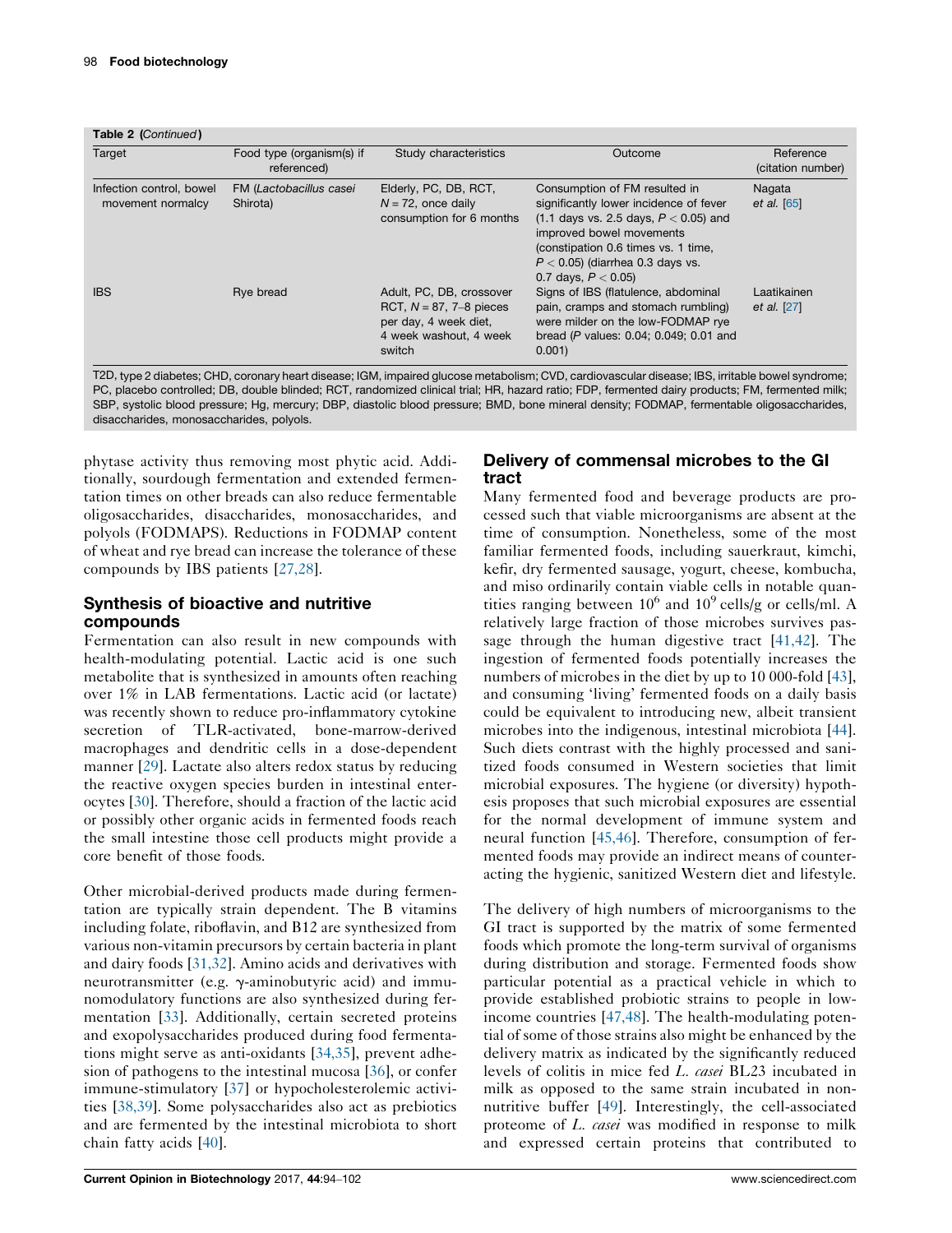reduced inflammatory responses in the mouse intestine  $[50^{\circ}].$  $[50^{\circ}].$ 

### Probiotic features of fermented food microorganisms

Many of the species found in fermented foods are either identical to or share physiological traits with species relevant to promoting GI tract health (Table 3). The importance of this was recently demonstrated by a study in which cheeses were produced using starter culture strains (L. *delbrueckii* subsp. lactis CNRZ327 and P. freudenreichii ITG) that had been selected based on their *in vitro*, anti-inflammatory potential [\[51](#page-7-0)<sup>°</sup>]. When fed to mice, cheese containing those strains, but not the control cheese, protected against colitis and epithelial cell damage.

The concept that live microbes associated with food fermentations can provide beneficial functions in the GI tract is consistent with the emerging view that core health benefits of probiotic cultures can be assigned to a species, rather than to specific strains of a species  $[52^{\circ}]$  $[52^{\circ}]$  $[52^{\circ}]$ . At least this is the case for some species of LAB for which certain strains have long been applied as probiotics. Therefore, when a fermented food (e.g. sauerkraut, kimchi) contains large numbers of live cells belonging to a species for which health benefits have been demonstrated (e.g. L. plantarum), a reasonable argument could be made that these foods should be considered to have similar health benefits as those conferred by probiotic lactobacilli of the same species. It is worth noting that some countries (e.g. Italy and Canada) incorporate a list of species considered as probiotics in their regulatory guidelines. In contrast, in most of Europe, foods are not permitted to use or mention 'probiotics' or 'contain probiotics' on labels.

Ingestion of viable, fermentation-associated microbes could therefore exert influence on intestinal epithelial,

| Table 3                                                          |                                                                                            |  |  |  |
|------------------------------------------------------------------|--------------------------------------------------------------------------------------------|--|--|--|
| Traditional or novel food fermentations with probiotic organisms |                                                                                            |  |  |  |
| Species with recognized<br>probiotic activity <sup>a</sup>       | Fermented foods that reproducibly<br>contain high cell counts of<br>strains of the species |  |  |  |
| Lactobacillus acidophilus                                        | NSLAB long ripened cheese                                                                  |  |  |  |
| Lactobacillus johnsonii                                          | Kefir                                                                                      |  |  |  |
| Lactobacillus fermentum                                          | Bushera, ting and other African cereal<br>porridges and beverages                          |  |  |  |
| Lactobacillus plantarum                                          | Salami <sup>b</sup> , sauerkraut/kimchi, olives,<br>others                                 |  |  |  |
| Lactobacillus paracasei                                          | Salami, kvass, NSLAB in                                                                    |  |  |  |
|                                                                  | long-ripened cheese                                                                        |  |  |  |
| Lactobacillus rhamnosus                                          | 'Villi', fermented oatmeal                                                                 |  |  |  |
| Lactobacillus casei                                              | NSLAB long-ripened cheese                                                                  |  |  |  |

NSLAB, non-starter lactic acid bacteria.

According to Health Canada.

<sup>b</sup> Fermented foods are printed in bold if presence of the probiotic organism depends on its addition as competitive starter culture.

immune, and enteroendocrine cells in a manner similar to existing probiotic strains. Until now, such effects have been largely attributed to individual strains. Recent reports using strains of food-associated bacteria, L. plantarum and L. rhamnosus [\[53\]](#page-7-0), L. reuteri [[54](#page-7-0)<sup>••</sup>] and P. freudenreichii [\[55\]](#page-7-0), demonstrate the potential of those bacteria to directly alter host responses in the GI tract. Synthesis of histamine in vivo by L. reuteri [\[54](#page-7-0)<sup> $\bullet$ °</sup>] indicates that such outcomes could be due to metabolites already known to be made by many strains of a particular species.

Fermentation-associated microorganisms might alter the intestinal composition or function of the autochthonous microbiota in the GI tract. However the magnitude of these changes and importance to probiotic efficacy is currently a point of contention [[56,57](#page-7-0)]. Three ways in which such changes could occur include trophic interactions (e.g. production of SCFA), direct inhibition or stimulation of competitors, and indirect effects as a result of impacting the host [[41\]](#page-7-0). These effects are generally quite broad and therefore not likely limited to only certain strains. However, consistent with currently applied probiotics, fermentation-associated microbes are likely to be affected by host diet and other gut-associated factors [[58\]](#page-8-0) and are not likely to have long-lasting effects on the resident colonic microbiota [[59\]](#page-8-0).

### **Conclusions**

Heightened interest in the human microbiome as a major determinant of human health and behavior underscores the need to understand the functions of microorganisms and their cell products that enter the GI tract through food and beverages. Fermented foods are increasingly understood for their properties that reach well-beyond preservation and sensory attributes. Therefore, there is a critical need for additional fundamental research comparing different fermentation-associated strains for core properties expressed either for food transformations, product synthesis, or survival and host-microbe interactions in the GI tract. Also needed are randomized, controlled, clinical trials to measure the quantitative and repeatable effects of different fermented foods on human health. These studies are implicitly challenging to design because 'blinding' is not possible when whole foods are compared. Such efforts are still needed, however, because the benefits of fermented foods are likely greater than the sum of their individual microbial, nutritive, or bioactive components. This research will clarify the relevance, and potentially the necessity, of certain fermented foods in the human diet and justification for inclusion into national dietary guidelines.

### Acknowledgements

This paper was based in part on an expert panel discussion session held at the International Scientific Association for Probiotics and Prebiotics Annual Meeting in Turku, Finland in June 2016. We thank Mary Ellen Sanders for helpful comments and suggestions.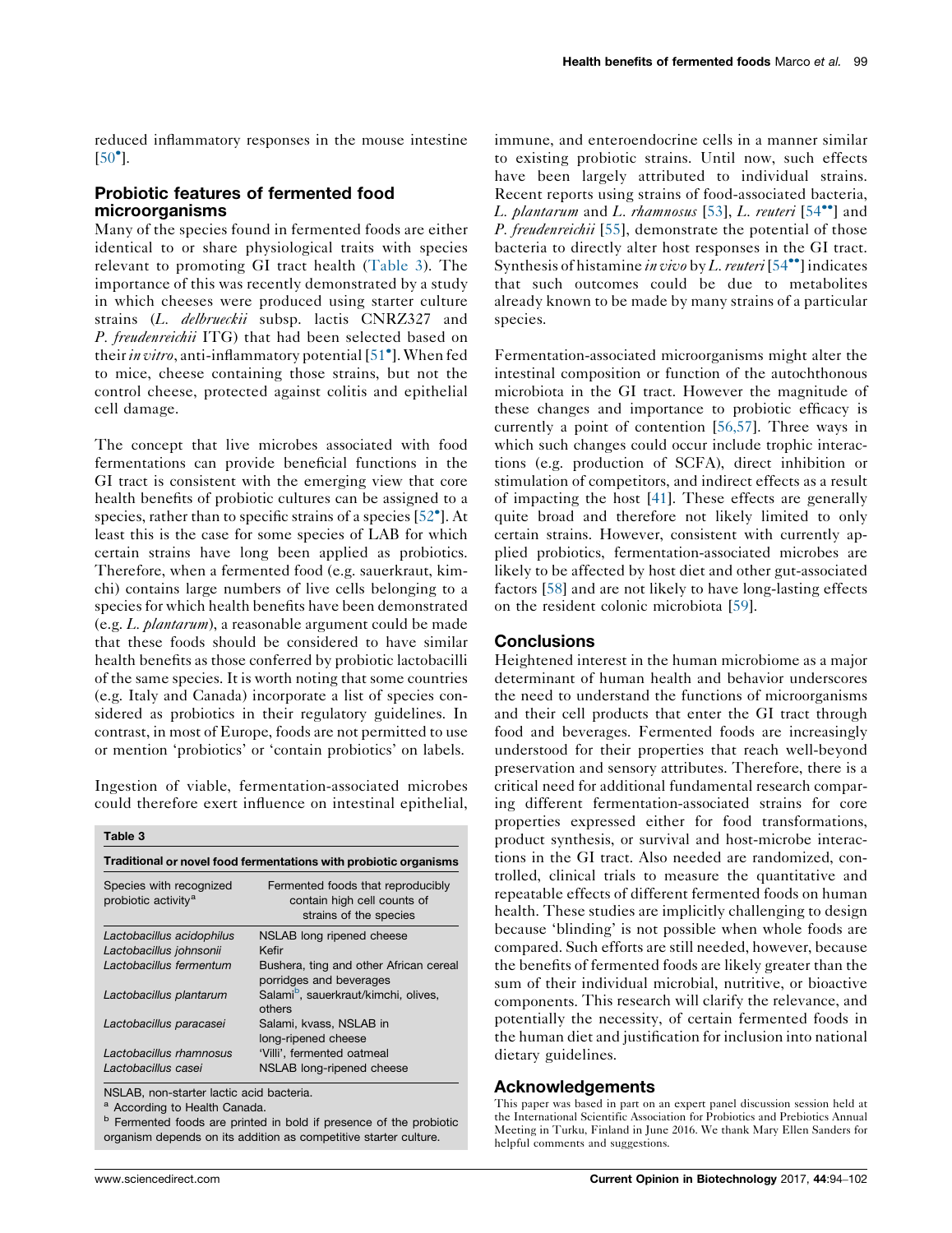### <span id="page-6-0"></span>References and recommended reading

Papers of particular interest, published within the period of review, have been highlighted as:

- of special interest
- •• of outstanding interest
- 1. Hutkins RW: [Microbiology](http://refhub.elsevier.com/S0958-1669(16)30266-X/sbref0330) and Technology of Fermented Foods. [Wiley-Blackwell;](http://refhub.elsevier.com/S0958-1669(16)30266-X/sbref0330) 2008.
- 2. Ebner S, Smug LN, Kneifel W, [Salminen](http://refhub.elsevier.com/S0958-1669(16)30266-X/sbref0335) SJ, Sanders ME: Probiotics in dietary guidelines and clinical [recommendations](http://refhub.elsevier.com/S0958-1669(16)30266-X/sbref0335) outside the European Union. World J [Gastroenterol](http://refhub.elsevier.com/S0958-1669(16)30266-X/sbref0335) 2014, 20[:16095-16100.](http://refhub.elsevier.com/S0958-1669(16)30266-X/sbref0335)
- 3. Chilton SN, Burton JP, Reid G: Inclusion of fermented foods in food guides around the world. Nutrients 2015 [http://dx.doi.org/](http://dx.doi.org/10.3390/nu7010390) [10.3390/nu7010390.](http://dx.doi.org/10.3390/nu7010390)
- 4. Wolfe BE, Button JE, [Santarelli](http://refhub.elsevier.com/S0958-1669(16)30266-X/sbref0345) M, Dutton RJ: Cheese rind [communities](http://refhub.elsevier.com/S0958-1669(16)30266-X/sbref0345) provide tractable systems for in situ and in vitro studies of [microbial](http://refhub.elsevier.com/S0958-1669(16)30266-X/sbref0345) diversity. Cell 2014, 158:422-433.
- 5. Walsh AM, Crispie F, Kilcawley K, O'Sullivan O, O'Sullivan MG,
- $\bullet$  $\bullet$ Claesson MJ, Cotter PD: Microbial succession and flavor production in the fermented dairy beverage kefir. mSystems 2016 [http://dx.doi.org/10.1128/mSystems.00052-16.](http://dx.doi.org/10.1128/mSystems.00052-16)

In addition to genes encoding for flavor production and other functional properties, this metagenome analysis shows that kefir bacteria also encode genes for probiotic functions, including bile salt transporters, mucus binding proteins, bacteriolysins and exopolysaccharides.

- 6. Erkus O, De Jager VCL, Spus M, Van [Alen-boerrigter](http://refhub.elsevier.com/S0958-1669(16)30266-X/sbref0355) IJ, Van Rijswijck IMH, [Hazelwood](http://refhub.elsevier.com/S0958-1669(16)30266-X/sbref0355) L, Janssen PWM, Van Hijum SAFT,<br>Kleerebezem M, Smid EJ: **[Multifactorial](http://refhub.elsevier.com/S0958-1669(16)30266-X/sbref0355) diversity sustains** microbial [community](http://refhub.elsevier.com/S0958-1669(16)30266-X/sbref0355) stability. Int Soc Microb Ecol 2013, 7[:2126-2136.](http://refhub.elsevier.com/S0958-1669(16)30266-X/sbref0355)
- 7. [Mozaffarian](http://refhub.elsevier.com/S0958-1669(16)30266-X/sbref0360) D: Changes in diet and lifestyle and long-term weight gain in [women](http://refhub.elsevier.com/S0958-1669(16)30266-X/sbref0360) and men. N Engl J Med 2011, 364[:2392-2404.](http://refhub.elsevier.com/S0958-1669(16)30266-X/sbref0360)
- 8. Chen M, Sun Q, Giovannucci E, Mozaffarian D, Manson JE,
- $\bullet$ Willett WC, Hu FB: Dairy consumption and risk of type 2 diabetes: 3 cohorts of US adults and an updated metaanalysis. BMC Med 2014 [http://dx.doi.org/10.1186/s12916-014-](http://dx.doi.org/10.1186/s12916-014-0215-1) [0215-1.](http://dx.doi.org/10.1186/s12916-014-0215-1)

This paper reports the earliest large cohort study to determine an antidiabetic effect from routine consumption of yogurt. The authors used data taken from a 4-year study including over 150 000 men and women to determine risk of developing diabetes.

- 9. Eussen SJPM, van Dongen MCJM, [Wijckmans](http://refhub.elsevier.com/S0958-1669(16)30266-X/sbref0370) N, den Biggelaar L, Oude Elferink SJWH, [Singh-Povel](http://refhub.elsevier.com/S0958-1669(16)30266-X/sbref0370) CM, Schram MT, Sep SJS, van der Kallen CJ, Koster A et al.: [Consumption](http://refhub.elsevier.com/S0958-1669(16)30266-X/sbref0370) of dairy foods in relation to impaired glucose [metabolism](http://refhub.elsevier.com/S0958-1669(16)30266-X/sbref0370) and type 2 diabetes mellitus: the Maastricht Study. Br J Nutr 2016, 115[:1453-1461.](http://refhub.elsevier.com/S0958-1669(16)30266-X/sbref0370)
- 10. [Soedamah-Muthu](http://refhub.elsevier.com/S0958-1669(16)30266-X/sbref0375) SS, Masset G, Verberne L, Geleijnse JM, Brunner EJ: [Consumption](http://refhub.elsevier.com/S0958-1669(16)30266-X/sbref0375) of dairy products and associations with incident diabetes, CHD and mortality in the [Whitehall](http://refhub.elsevier.com/S0958-1669(16)30266-X/sbref0375) II study. Br J Nutr 2013, 109[:718-726.](http://refhub.elsevier.com/S0958-1669(16)30266-X/sbref0375)
- 11. Tapsell LC: [Fermented](http://refhub.elsevier.com/S0958-1669(16)30266-X/sbref0380) dairy food and CVD risk. Br J Nutr 2015, 113[:131-135.](http://refhub.elsevier.com/S0958-1669(16)30266-X/sbref0380)
- 12. Iwasa M, Aoi W, Mune K, Yamauchi H, Furuta K, Sasaki S, Takeda K, Harada K, Wada S, Nakamura Y et al.: Fermented milk improves glucose metabolism in exercise-induced muscle damage in young healthy men. Nutr J 2013 [http://dx.doi.org/](http://dx.doi.org/10.1186/1475-2891-12-83) [10.1186/1475-2891-12-83.](http://dx.doi.org/10.1186/1475-2891-12-83)
- 13. An SY, Lee MS, Jeon JY, Ha ES, Kim TH, [Yoon](http://refhub.elsevier.com/S0958-1669(16)30266-X/sbref0390) JY, Ok CO, Lee HK, Hwang WS, Choe SJ et al.: [Beneficial](http://refhub.elsevier.com/S0958-1669(16)30266-X/sbref0390) effects of fresh and fermented kimchi in [prediabetic](http://refhub.elsevier.com/S0958-1669(16)30266-X/sbref0390) individuals. Ann Nutr Metab 2013, 63[:111-119.](http://refhub.elsevier.com/S0958-1669(16)30266-X/sbref0390)
- 14. Lorea Baroja M, [Kirjavainen](http://refhub.elsevier.com/S0958-1669(16)30266-X/sbref0395) PV, Hekmat S, Reid G: Anti[inflammatory](http://refhub.elsevier.com/S0958-1669(16)30266-X/sbref0395) effects of probiotic yogurt in inflammatory bowel disease patients. Clin Exp Immunol 2007, 149[:470-479.](http://refhub.elsevier.com/S0958-1669(16)30266-X/sbref0395)
- 15. Tillisch K, Labus J, Kilpatrick L, Jiang Z, Stains J, Ebrat B, Guyonnet D, Legrain-Raspaud S, Trotin B, Naliboff BME: Consumption of fermented milk product with probiotics

modulates brain activity. Gastroenterology 2014 [http://](http://dx.doi.org/10.1053/j.gastro.2013.02.043) [dx.doi.org/10.1053/j.gastro.2013.02.043.](http://dx.doi.org/10.1053/j.gastro.2013.02.043)

- 16. Hilimire MR, DeVylder JE, Forestell CA: [Fermented](http://refhub.elsevier.com/S0958-1669(16)30266-X/sbref0405) foods, [neuroticism,](http://refhub.elsevier.com/S0958-1669(16)30266-X/sbref0405) and social anxiety: an interaction model. [Psychiatry](http://refhub.elsevier.com/S0958-1669(16)30266-X/sbref0405) Res 2015, 228:203-208.
- 17. Omagari K, Sakaki M, Tsujimoto Y, [Shiogama](http://refhub.elsevier.com/S0958-1669(16)30266-X/sbref0410) Y, Iwanaga A, Ishimoto M, [Yamaguchi](http://refhub.elsevier.com/S0958-1669(16)30266-X/sbref0410) A, Masuzumi M, Kawase M, Ichimura M et al.: Coffee [consumption](http://refhub.elsevier.com/S0958-1669(16)30266-X/sbref0410) is inversely associated with [depressive](http://refhub.elsevier.com/S0958-1669(16)30266-X/sbref0410) status in Japanese patients with type 2 diabetes. J Clin Biochem Nutr 2014, 55[:135-142.](http://refhub.elsevier.com/S0958-1669(16)30266-X/sbref0410)
- 18. Savaiano DA: Lactose digestion from yogurt: [mechanism](http://refhub.elsevier.com/S0958-1669(16)30266-X/sbref0415) and relevance. Am J Clin Nutr 2014, 99[:1251-1255.](http://refhub.elsevier.com/S0958-1669(16)30266-X/sbref0415)
- 19. EFSA (European Food Safety Authority): Scientific Opinion on the substantiation of health claims related to live yoghurt cultures and improved lactose digestion (ID 1143, 2976) pursuant to Article 13 (1) of Regulation (EC) No. 1924/2006. Eur Food Saf Auth J 2011 <http://dx.doi.org/10.2903/j.efsa.2010.1763>.
- 20. Pessione E, Cirrincione S: Bioactive molecules released in food by lactic acid bacteria: encrypted peptides and biogenic amines. Front Microbiol 2016 [http://dx.doi.org/10.3389/](http://dx.doi.org/10.3389/fmicb.2016.00876) [fmicb.2016.00876.](http://dx.doi.org/10.3389/fmicb.2016.00876)
- 21. Linares DM, Del Rio B, [Redruello](http://refhub.elsevier.com/S0958-1669(16)30266-X/sbref0430) B, Ladero V, Martin MC, Fernandez M, [Ruas-Madiedo](http://refhub.elsevier.com/S0958-1669(16)30266-X/sbref0430) P, Alvarez MA: Comparative analysis of the in vitro [cytotoxicity](http://refhub.elsevier.com/S0958-1669(16)30266-X/sbref0430) of the dietary biogenic amines tyramine and [histamine](http://refhub.elsevier.com/S0958-1669(16)30266-X/sbref0430). Food Chem 2016, 197:658-663.
- 22. Pihlanto A, Korhonen H: Advances in [Fermented](http://refhub.elsevier.com/S0958-1669(16)30266-X/sbref0435) Foods and [Beverages](http://refhub.elsevier.com/S0958-1669(16)30266-X/sbref0435). Elsevier Ltd.; 2015.
- 23. Fekete Á, Givens D, Lovegrove J: [Casein-derived](http://refhub.elsevier.com/S0958-1669(16)30266-X/sbref0440)<br>[lactotripeptides](http://refhub.elsevier.com/S0958-1669(16)30266-X/sbref0440) reduce systolic and diastolic blood pressure in a [meta-analysis](http://refhub.elsevier.com/S0958-1669(16)30266-X/sbref0440) of randomised clinical trials. Nutrients 2015, 7[:659-681.](http://refhub.elsevier.com/S0958-1669(16)30266-X/sbref0440)
- 24. [Filannino](http://refhub.elsevier.com/S0958-1669(16)30266-X/sbref0445) P, Bai Y, Di Cagno R, Gobbetti M, Gänzle MG: Metabolism of phenolic compounds by [Lactobacillus](http://refhub.elsevier.com/S0958-1669(16)30266-X/sbref0445) spp. during [fermentation](http://refhub.elsevier.com/S0958-1669(16)30266-X/sbref0445) of cherry juice and broccoli puree. Food Microbiol 2015, 46[:272-279.](http://refhub.elsevier.com/S0958-1669(16)30266-X/sbref0445)
- 25. Bai Y, Findlay B, Sanchez [Maldonado](http://refhub.elsevier.com/S0958-1669(16)30266-X/sbref0450) AF, Schieber A, Vederas JC, Gänzle MG: Novel pyrano and [vinylphenol](http://refhub.elsevier.com/S0958-1669(16)30266-X/sbref0450) adducts of [deoxyanthocyanidins](http://refhub.elsevier.com/S0958-1669(16)30266-X/sbref0450) in sorghum sourdough. J Agric Food Chem 2014, 62[:11536-11546.](http://refhub.elsevier.com/S0958-1669(16)30266-X/sbref0450)
- 26. Senger DR, Li D, Jaminet SC, Cao S: Activation of the Nrf2 cell
- -defense pathway by ancient foods: disease prevention by important molecules and microbes lost from the modern western diet. PLOS ONE 2016 [http://dx.doi.org/10.1371/](http://dx.doi.org/10.1371/journal.pone.0148042) iournal.pone.0148042.

The authors observed that species of Lactobacillus ( plantarum, brevis, collinoides) which are consumed from a diet rich in traditionally fermented foods and beverages, convert common phenolic acids found in fruits and vegetables to alkyl catechols. These compounds were further shown to be potent co-factors for activation of a major eukaryotic damage control pathway (the Nrf2 pathway) both in vitro and in vivo.

- 27. Laatikainen R, [Koskenpato](http://refhub.elsevier.com/S0958-1669(16)30266-X/sbref0460) J, Hongisto SM, Loponen J, Poussa T, Hillilä M, Korpela R: Randomised clinical trial: [low-FODMAP](http://refhub.elsevier.com/S0958-1669(16)30266-X/sbref0460) rye bread vs. regular rye bread to relieve the [symptoms](http://refhub.elsevier.com/S0958-1669(16)30266-X/sbref0460) of irritable bowel syndrome. Aliment [Pharmacol](http://refhub.elsevier.com/S0958-1669(16)30266-X/sbref0460) Ther 2016, 44:460-470.
- 28. Ziegler JU, Steiner D, Longin CFH, Würschum T, [Schweiggert](http://refhub.elsevier.com/S0958-1669(16)30266-X/sbref0465) RM, Carle R: Wheat and the irritable bowel [syndrome](http://refhub.elsevier.com/S0958-1669(16)30266-X/sbref0465) - FODMAP levels of modern and ancient species and their [retention](http://refhub.elsevier.com/S0958-1669(16)30266-X/sbref0465) during bread making. J Funct Foods 2016, 25[:257-266.](http://refhub.elsevier.com/S0958-1669(16)30266-X/sbref0465)
- 29. Iraporda C, Errea A, Romanin DE, Cayet D, Pereyra E, [Pignataro](http://refhub.elsevier.com/S0958-1669(16)30266-X/sbref0470) O, Sirard JC, Garrote GL, [Abraham](http://refhub.elsevier.com/S0958-1669(16)30266-X/sbref0470) AG, Rumbo M: Lactate and short chain fatty acids produced by microbial [fermentation](http://refhub.elsevier.com/S0958-1669(16)30266-X/sbref0470) downregulate [proinflammatory](http://refhub.elsevier.com/S0958-1669(16)30266-X/sbref0470) responses in intestinal epithelial cells and myeloid cells. [Immunobiology](http://refhub.elsevier.com/S0958-1669(16)30266-X/sbref0470) 2015, 220[:1161-1169.](http://refhub.elsevier.com/S0958-1669(16)30266-X/sbref0470)
- 30. Kahlert S, Junnikkala S, Renner L, Hynönen U, Hartig R, Nossol C, Barta-Böszörményi A, Dänicke S, Souffrant WB, Palva A et al.: Physiological concentration of exogenous lactate reduces antimycin a triggered oxidative stress in intestinal epithelial cell line IPEC-1 and IPEC-J2 in vitro. PLOS ONE 2016 [http://](http://dx.doi.org/10.1371/journal.pone.0153135) [dx.doi.org/10.1371/journal.pone.0153135.](http://dx.doi.org/10.1371/journal.pone.0153135)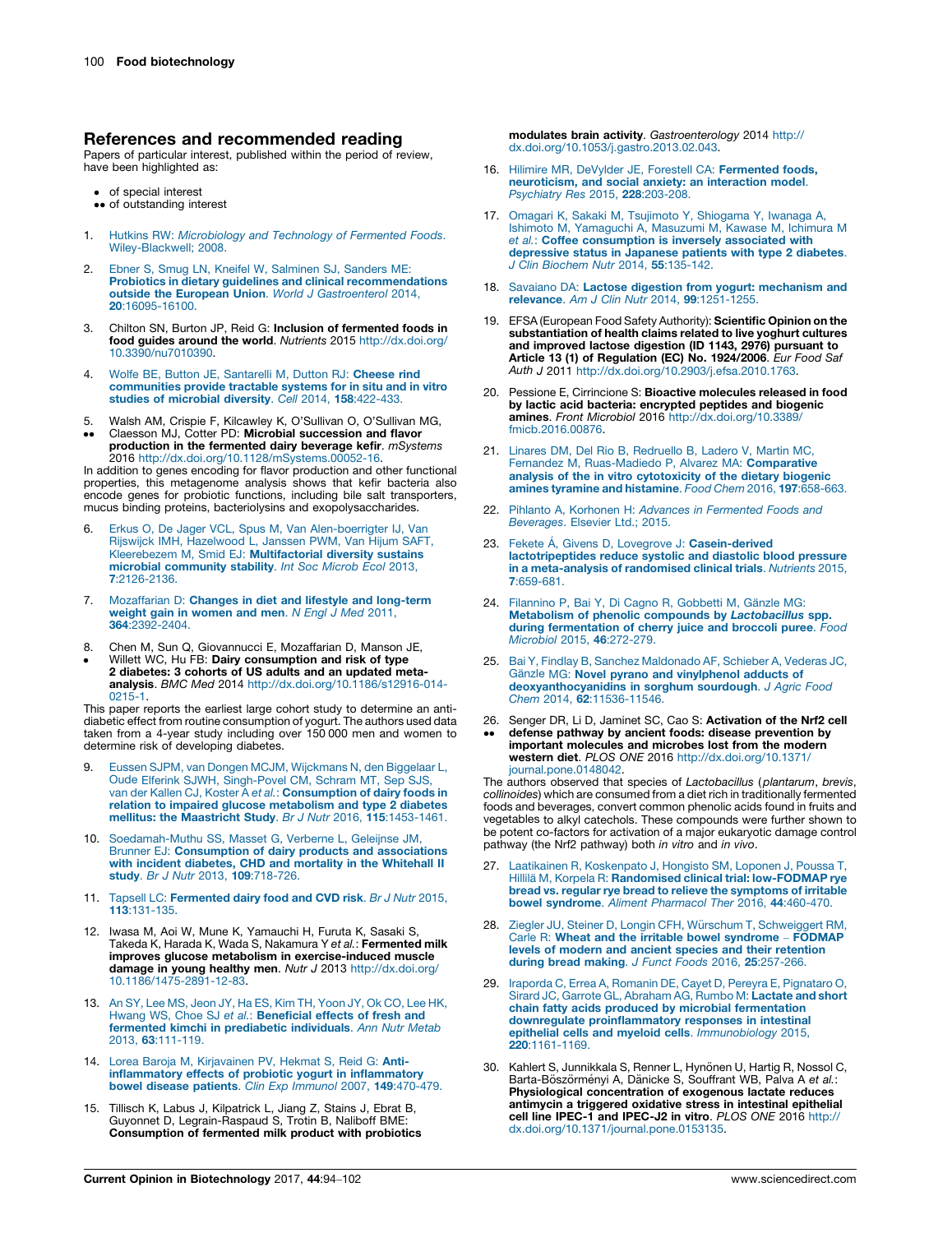- <span id="page-7-0"></span>31. [Chamlagain](http://refhub.elsevier.com/S0958-1669(16)30266-X/sbref0480) B, Edelmann M, Kariluoto S, Ollilainen V, Piironen V: Ultra-high performance liquid [chromatographic](http://refhub.elsevier.com/S0958-1669(16)30266-X/sbref0480) and mass [spectrometric](http://refhub.elsevier.com/S0958-1669(16)30266-X/sbref0480) analysis of active vitamin B12 in cells of [Propionibacterium](http://refhub.elsevier.com/S0958-1669(16)30266-X/sbref0480) and fermented cereal matrices. Food Chem 2015, 166[:630-638.](http://refhub.elsevier.com/S0958-1669(16)30266-X/sbref0480)
- 32. Russo P, Capozzi V, Arena MP, [Spadaccino](http://refhub.elsevier.com/S0958-1669(16)30266-X/sbref0485) G, Dueñas MT,<br>López P, Fiocco D, Spano G: **[Riboflavin-overproducing](http://refhub.elsevier.com/S0958-1669(16)30266-X/sbref0485) strains** of Lactobacillus fermentum for [riboflavin-enriched](http://refhub.elsevier.com/S0958-1669(16)30266-X/sbref0485) bread. Appl Microbiol Biotechnol 2014, 98[:3691-3700.](http://refhub.elsevier.com/S0958-1669(16)30266-X/sbref0485)
- 33. Becerra-Tomas N, Guasch-Ferre M, Quilez J, Merino J, Ferre R, Diaz-Lopez A, Bullo M, Hernandez-Alonso P, Palau-Galindo A, Salas-Salvado J: Effect of functional bread rich in potassium, gamma-aminobutyric acid and angiotensin-converting enzyme inhibitors on blood pressure, glucose metabolism and endothelial function: a double-blind randomized crossover clinical trial. Medicine (Baltimore) 2015 [http://dx.doi.org/10.1097/](http://dx.doi.org/10.1097/MD.0000000000001807) [MD.0000000000001807](http://dx.doi.org/10.1097/MD.0000000000001807).
- 34. Li W, Ji J, Chen X, Jiang M, Rui X, Dong M: Structural [elucidation](http://refhub.elsevier.com/S0958-1669(16)30266-X/sbref0495) and antioxidant activities of [exopolysaccharides](http://refhub.elsevier.com/S0958-1669(16)30266-X/sbref0495) from [Lactobacillus](http://refhub.elsevier.com/S0958-1669(16)30266-X/sbref0495) helveticus MB2-1. Carbohydr Polym 2014, 102[:351-359.](http://refhub.elsevier.com/S0958-1669(16)30266-X/sbref0495)
- 35. Hong YF, Lee H, [young,](http://refhub.elsevier.com/S0958-1669(16)30266-X/sbref0500) Jung BJ, Jang S, Chung DK, Kim H: Lipoteichoic acid isolated from [Lactobacillus](http://refhub.elsevier.com/S0958-1669(16)30266-X/sbref0500) plantarum [down-regulates](http://refhub.elsevier.com/S0958-1669(16)30266-X/sbref0500) UV-induced MMP-1 expression and upregulates type I [procollagen](http://refhub.elsevier.com/S0958-1669(16)30266-X/sbref0500) through the inhibition of reactive oxygen species [generation](http://refhub.elsevier.com/S0958-1669(16)30266-X/sbref0500). Mol Immunol 2015, 67:248-255.
- 36. Chen XY, [Woodward](http://refhub.elsevier.com/S0958-1669(16)30266-X/sbref0505) A, Zijlstra RT, Gänzle MG: [Exopolysaccharides](http://refhub.elsevier.com/S0958-1669(16)30266-X/sbref0505) synthesized by Lactobacillus reuteri protect against [enterotoxigenic](http://refhub.elsevier.com/S0958-1669(16)30266-X/sbref0505) Escherichia coli in piglets. Appl Environ Microbiol 2014, 80[:5752-5760.](http://refhub.elsevier.com/S0958-1669(16)30266-X/sbref0505)
- 37. Makino S, Sato A, Goto A, [Nakamura](http://refhub.elsevier.com/S0958-1669(16)30266-X/sbref0510) M, Ogawa M, Chiba Y,<br>Hemmi J, Kano H, Takeda K, Okumura K et al.: **[Enhanced](http://refhub.elsevier.com/S0958-1669(16)30266-X/sbref0510) natural** killer cell activation by [exopolysaccharides](http://refhub.elsevier.com/S0958-1669(16)30266-X/sbref0510) derived from yogurt fermented with [Lactobacillus](http://refhub.elsevier.com/S0958-1669(16)30266-X/sbref0510) delbrueckii ssp. bulgaricus [OLL1073R-1](http://refhub.elsevier.com/S0958-1669(16)30266-X/sbref0510). J Dairy Sci 2016, 99:915-923.
- 38. Martoni CJ, Labbe A, Ganopolsky JG, Prakash S, Jones ML: Changes in bile acids, FGF-19 and sterol absorption in response to bile salt hydrolase active L. reuteri NCIMB 30242. Gut Microbes 2015 [http://dx.doi.org/10.1080/19490976.2015.](http://dx.doi.org/10.1080/19490976.2015.1005474) [1005474](http://dx.doi.org/10.1080/19490976.2015.1005474).
- 39. London LEE, Kumar AHS, Wall R, Casey PG, [O'Sullivan](http://refhub.elsevier.com/S0958-1669(16)30266-X/sbref0520) O, [Shanahan](http://refhub.elsevier.com/S0958-1669(16)30266-X/sbref0520) F, Hill C, Cotter PD, Fitzgerald GF, Ross RP et al.: [Exopolysaccharide-producing](http://refhub.elsevier.com/S0958-1669(16)30266-X/sbref0520) probiotic lactobacilli reduce serum [cholesterol](http://refhub.elsevier.com/S0958-1669(16)30266-X/sbref0520) and modify enteric microbiota in ApoE deficient mice. J Nutr 2014, 144[:1956-1962.](http://refhub.elsevier.com/S0958-1669(16)30266-X/sbref0520)
- 40. Salazar N, Gueimonde M, De Los Reyes-Gavilán CG, Ruas-Madiedo P: Exopolysaccharides produced by lactic acid bacteria and bifidobacteria as fermentable substrates by the intestinal microbiota. Crit Rev Food Sci Nutr 2015 [http://](http://dx.doi.org/10.1080/10408398.2013.770728) [dx.doi.org/10.1080/10408398.2013.770728.](http://dx.doi.org/10.1080/10408398.2013.770728)
- 41. Derrien M, van [Hylckama](http://refhub.elsevier.com/S0958-1669(16)30266-X/sbref0530) Vlieg JET: Fate, activity, and impact of ingested bacteria within the human gut [microbiota](http://refhub.elsevier.com/S0958-1669(16)30266-X/sbref0530). Trends Microbiol 2015, 23[:354-366.](http://refhub.elsevier.com/S0958-1669(16)30266-X/sbref0530)
- 42. Kim JY, Choi EY, Hong YH, Song YO, Han JS, Lee SS, Han ES, Kim TW, Choi IS, Cho KK: Changes in Korean adult females' intestinal microbiota resulting from kimchi intake. J Nutr Food Sci 2016 <http://dx.doi.org/10.4172/2155-9600.1000486>.
- 43. Lang JM, Eisen JA, Zivkovic AM: The microbes we eat: abundance and taxonomy of microbes consumed in a day's worth of meals for three diet types. PeerJ 2014 [http://dx.doi.org/](http://dx.doi.org/10.7717/peerj.659) [10.7717/peerj.659.](http://dx.doi.org/10.7717/peerj.659)
- 44. Plé C, Breton J, Daniel C, Foligné B: Maintaining gut [ecosystems](http://refhub.elsevier.com/S0958-1669(16)30266-X/sbref0545) for health: are transitory food bugs [stowaways](http://refhub.elsevier.com/S0958-1669(16)30266-X/sbref0545) or part of the crew? Int J Food Microbiol 2015, 213[:139-143.](http://refhub.elsevier.com/S0958-1669(16)30266-X/sbref0545)
- 45. Stefka AT, Feehley T, Tripathi P, Qiu J, McCoy K, [Mazmanian](http://refhub.elsevier.com/S0958-1669(16)30266-X/sbref0550) SK,<br>Tjota MY, Seo G-Y, Cao S, Theriault BR *et al.*: **[Commensal](http://refhub.elsevier.com/S0958-1669(16)30266-X/sbref0550)**<br>**bacteria protect against food allergen [sensitization](http://refhub.elsevier.com/S0958-1669(16)30266-X/sbref0550)**. *Proc Natl* Acad Sci U S A 2014, 111[:13145-13150.](http://refhub.elsevier.com/S0958-1669(16)30266-X/sbref0550)
- 46. Campbell B, Raherison C, Lodge CJ, Lowe AJ, Gislason T, Heinrich J, Sunyer J, Gómez Real F, Norbäck D, Matheson MC et al.: The effects of growing up on a farm on adult lung

function and allergic phenotypes: an international populationbased study. Thorax 2016 [http://dx.doi.org/10.1136/thoraxjnl-](http://dx.doi.org/10.1136/thoraxjnl-2015-208154)[2015-208154.](http://dx.doi.org/10.1136/thoraxjnl-2015-208154)

- 47. Kort R, Westerik N, Mariela Serrano L, Douillard FP, Gottstein W,<br>Mukisa IM, Tuijn CJ, Basten L, Hafkamp B, Meijer WC e*t al.*: **A** novel consortium of Lactobacillus rhamnosus and Streptococcus thermophilus for increased access to functional fermented foods. Microb Cell Fact 2015 [http://](http://dx.doi.org/10.1186/s12934-015-0370-x) [dx.doi.org/10.1186/s12934-015-0370-x](http://dx.doi.org/10.1186/s12934-015-0370-x).
- 48. Mpofu A, [Linnemann](http://refhub.elsevier.com/S0958-1669(16)30266-X/sbref0565) AR, Sybesma W, Kort R, Nout MJR, Smid EJ: [Development](http://refhub.elsevier.com/S0958-1669(16)30266-X/sbref0565) of a locally sustainable functional food based on [mutandabota,](http://refhub.elsevier.com/S0958-1669(16)30266-X/sbref0565) a traditional food in southern Africa. J Dairy Sci 2014, 97[:2591-2599.](http://refhub.elsevier.com/S0958-1669(16)30266-X/sbref0565)
- 49. Lee B, Yin X, Griffey SM, Marco ML: [Attenuation](http://refhub.elsevier.com/S0958-1669(16)30266-X/sbref0570) of colitis by [Lactobacillus](http://refhub.elsevier.com/S0958-1669(16)30266-X/sbref0570) casei BL23 is dependent on the dairy delivery matrix. Appl Environ Microbiol 2015, 81[:6425-6435.](http://refhub.elsevier.com/S0958-1669(16)30266-X/sbref0570)
- 50. Lee B, Tachon S, [Eigenheer](http://refhub.elsevier.com/S0958-1669(16)30266-X/sbref0575) RA, Phinney BS, Marco ML:
- -Lactobacillus casei [low-temperature,](http://refhub.elsevier.com/S0958-1669(16)30266-X/sbref0575) dairy-associated proteome promotes [persistence](http://refhub.elsevier.com/S0958-1669(16)30266-X/sbref0575) in the mammalian digestive tract. J Proteome Res 2015, 14[:3136-3147.](http://refhub.elsevier.com/S0958-1669(16)30266-X/sbref0575)

This paper details the changes to the L. casei cell-associated proteome which occur as a result of milk incubation. Notably, several bacterially upregulated proteins were identified which were important for alleviation of disease in a mouse model of chemically induced colitis.

- 51. Plé C, Breton J, Richoux R, Nurdin M, [Deutsch](http://refhub.elsevier.com/S0958-1669(16)30266-X/sbref0580) SM, Falentin H,
- -Hervé C, Chuat V, Lemée R, Maguin E et al.: [Combining](http://refhub.elsevier.com/S0958-1669(16)30266-X/sbref0580) selected [immunomodulatory](http://refhub.elsevier.com/S0958-1669(16)30266-X/sbref0580) Propionibacterium freudenreichii and [Lactobacillus](http://refhub.elsevier.com/S0958-1669(16)30266-X/sbref0580) delbrueckii strains: reverse engineering development of an [anti-inflammatory](http://refhub.elsevier.com/S0958-1669(16)30266-X/sbref0580) cheese. Mol Nutr Food Res 2016, 60[:935-948.](http://refhub.elsevier.com/S0958-1669(16)30266-X/sbref0580)

This study represents an important step in validating controls for fermented foods, in that the control used was the fermented product with health-promoting bacteria removed.

52. -Hill C, Guarner F, Reid G, Gibson GR, [Merenstein](http://refhub.elsevier.com/S0958-1669(16)30266-X/sbref0585) DJ, Pot B, Morelli L, Canani RB, Flint HJ, [Salminen](http://refhub.elsevier.com/S0958-1669(16)30266-X/sbref0585) S et al.: Expert consensus document: the [International](http://refhub.elsevier.com/S0958-1669(16)30266-X/sbref0585) Scientific Association for Probiotics and Prebiotics [consensus](http://refhub.elsevier.com/S0958-1669(16)30266-X/sbref0585) statement on the scope and [appropriate](http://refhub.elsevier.com/S0958-1669(16)30266-X/sbref0585) use of the term probiotic. Nat Rev [Gastroenterol](http://refhub.elsevier.com/S0958-1669(16)30266-X/sbref0585) Hepatol 2014, 11:506-514.

This scientific consensus statement indicates the current opinion that certain species of LAB and bifidobacteria can be classified as probiotic regardless of strain-level variation. Extending this statement to fermented foods validates some of the health claims associated with fermented foods with viable cells of these species.

- 53. Wu S, Yoon S, Zhang Y, Lu R, Xia Y, Wan J, Petrof EO, Claud EC, Chen D, Sun J: Vitamin D receptor pathway is required for probiotic probection in colitis. Am J Physiol: Gastrointest Liver Physiol: 2015 http://dx.doi.or
- 54. Gao C, Major A, Rendon D, Lugo M, Jackson V, Shi Z,
- --Mori-Akiyama Y, Versalovic J: Histamine H2 receptor-mediated suppression of intestinal inflammation by probiotic Lactobacillus reuteri. MBio 2015 [http://dx.doi.org/10.1128/](http://dx.doi.org/10.1128/mBio.01358-15) [mBio.01358-15.](http://dx.doi.org/10.1128/mBio.01358-15)

This preclinical study demonstrates the crucial contribution of a strainspecific bacterial metabolic pathway, converting a substrate from food into an anti-inflammatory molecule inside the gut, and providing further alleviation of colitis.

- 55. Kwon G, Lee J, Lim Y: Dairy Propionibacterium extends the mean lifespan of Caenorhabditis elegans via activation of the innate immune system. Sci Rep 2016 [http://dx.doi.org/10.1038/](http://dx.doi.org/10.1038/srep31713) [srep31713.](http://dx.doi.org/10.1038/srep31713)
- 56. Kolmeder CA, Salojärvi J, Ritari J, De Been M, Raes J, Falony G, Vieira-Silva S, Kekkonen RA, Corthals GL, Palva A et al.: Faecal metaproteomic analysis reveals a personalized and stable functional microbiome and limited effects of a probiotic intervention in adults. PLOS ONE 2016 [http://dx.doi.org/](http://dx.doi.org/10.1371/journal.pone.0153294) [10.1371/journal.pone.0153294](http://dx.doi.org/10.1371/journal.pone.0153294).
- 57. [Kato-kataoka](http://refhub.elsevier.com/S0958-1669(16)30266-X/sbref0610) A, Nishida K, Takada M, Kawai M, [Kikuchi-hayakawa](http://refhub.elsevier.com/S0958-1669(16)30266-X/sbref0610) H, Suda K, Ishikawa H, Gondo Y, Shimizu K, Matsuki T et al.: Fermented milk containing [Lactobacillus](http://refhub.elsevier.com/S0958-1669(16)30266-X/sbref0610) casei strain Shirota preserves the diversity of the gut [microbiota](http://refhub.elsevier.com/S0958-1669(16)30266-X/sbref0610) and relieves abdominal [dysfunction](http://refhub.elsevier.com/S0958-1669(16)30266-X/sbref0610) in medical students exposed to [academic](http://refhub.elsevier.com/S0958-1669(16)30266-X/sbref0610) stress. Appl Environ Microbiol 2016, 82[:3649-3658.](http://refhub.elsevier.com/S0958-1669(16)30266-X/sbref0610)